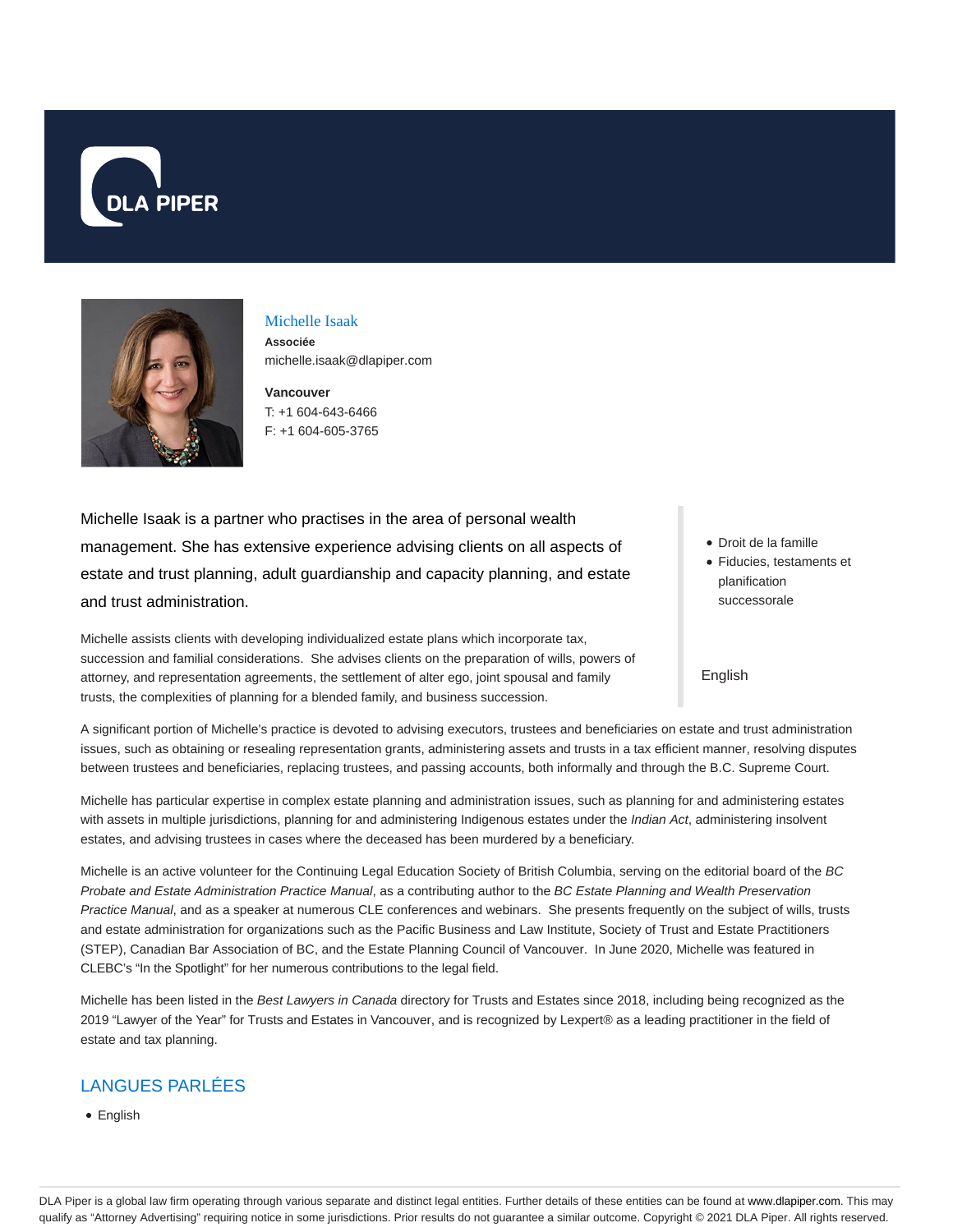### Admissions au Barreau

British Columbia, 2004

#### Reconnaissance

- Best Lawyers in Canada (Trusts and Estates), 2018-2022
- Canadian Legal Lexpert® Directory (Estate & Personal Tax Planning), 2020-2022
- Lawyer of the Year, Best Lawyers in Canada (Trusts and Estates: Vancouver), 2019

#### Éducation

- LL.B., University of British Columbia, 2002
- B.Comm., McGill University, 1990

#### Adhésions

Member of CBA Wills &Trusts (Vancouver) Section

#### Community Involvement

- Board Member, Island Pacific School, 2011 2014
- Board Member, Cottage Farm Centre for Mental Health Recovery Society, 2008 2014
- Board Member, Bowen Island Preschool and Daycare Society, 2000 2002
- Board Member, Bowen Island Family Place Society, 1998-2000

#### **ACTUALITÉS**

## Publications

Co-author, "The Administration of Firearms - Advice for the Personal Representative," Estates, Trusts & Pensions Journal, May 2018

## Événements

#### SPEAKING ENGAGEMENTS

- Presenter, "Thorny Issues in Estate Administration", CBABC Wills & Trusts (Vancouver) Section meeting, October 2020.
- Presenter, "Practicing Wills, Estates and Trust Law during Covid-19", CLEBC Webinar, April 2020.
- Presenter, "Valuing Assets for Probate and P14 Amendments", CLEBC Conference, Estate Planning Express 2020, March 2020.
- Co-Presenter, "Thorny Estate Administration Issues A Multidisciplinary Perspective", STEP Vancouver Branch, March 2020.
- Presenter, "Estate Planning and Administration for Indigenous Clients", CBABC, Wills & Estates Conference 2019: Tackling Challenging Issues in Estate Law, September 2019.
- Presenter, "How to test for Testamentary Capacity: A Demonstration", Trial Lawyers Association of BC, Estate & Family Law Summit, April 2019.
- Co-Presenter, "Considerations When Choosing Your Decision-Makers", Pacific Business & Law Institute Conference, Cross-Border Estate Planning 2019, March 2019.
- Co-Presenter, "Death in the Digital Age: Dealing with Digital Assets and Intangible Property on Death", Estate Planning Council of